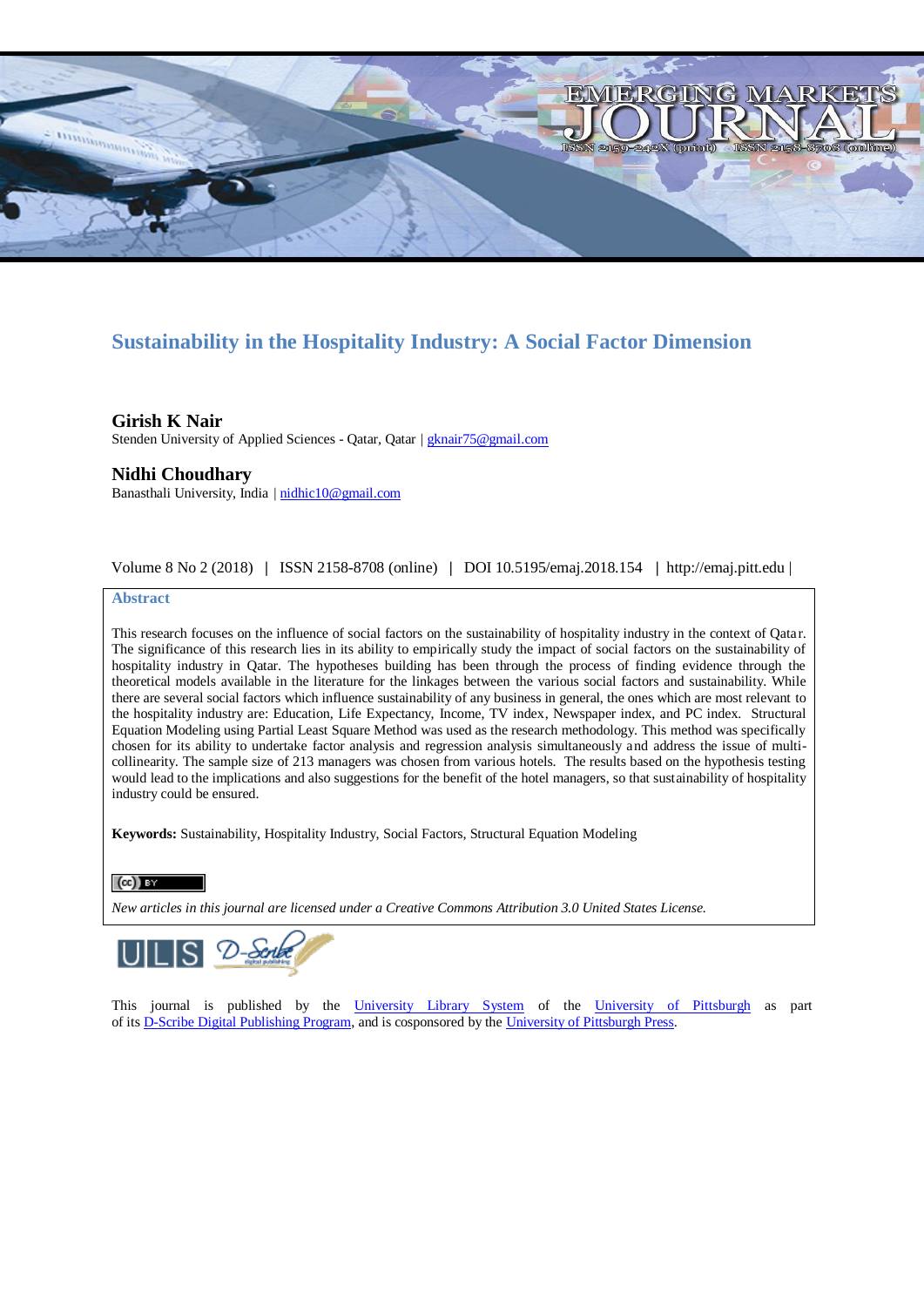# **Sustainability in the Hospitality Industry: A Social Factor Dimension**

## **Girish K Nair Nidhi Choudhary**

#### **1. Introduction**

Tourism is considered to be the fastest growing service sector in the world and has a bearing on the economic growth of the country (Osman & Sentosa, 2013). The tourism and hospitality industry has outperformed the manufacturing, retail, financial services and communications globally. The contribution of tourism and hospitality industry to the Gross Domestic Product (GDP) in most of the countries is quite significant. More than 10% of all new jobs created in the past few years have been from the tourism industry (Abu Alroub, Alsaleem, & Daoud, 2012). World Travel and Tourism Council (WTTC) (2013) claims that, 9% of the total GDP contribution in most countries is through tourism and hospitality industry. So, tourism and hospitality industry is right now a booming business across the world.

In Qatar, one of the focal areas of the government is tourism and hospitality, and the government has taken very keen interest in developing it on a large scale. The Qatar National Tourism Sector Strategy 2030 is the government initiative. The Strategy has been developed with sustainability on the focus. Sustainable tourism according to United Nation World Tourism Organization (UNWTO) is "Tourism that takes full account of its current and future economic, social and environmental impacts, addressing the needs of visitors, the industry, the environment and host communities" (UNWTO, 2005).

The general observation is that in the Arab region Qatar is ranked 2nd as a tourism destination and on the global ranking it is in 41st place (Blanke & Chiesa, 2013). It has world rankings which are comparable to any other tourist destination and it is the boost for the hospitality industry. Qatar benefits from a safe and secure environment (21st rank), good ICT and tourism infrastructures (32nd and 37th rank, respectively), and excellent air transport infrastructure (23rd rank) (Blanke & Chiesa, 2013). The ease of hiring foreign labor (4th rank), increasing enrollment rates, and the quality of its education drive the ability of the country to find highquality human resources (7th rank) inside and outside the country (Blanke & Chiesa, 2013). Qatar also has a high degree of customer orientation (5th rank) (Blanke & Chiesa, 2013). However, the sustainability of these positions and the ability to improve it further will have social, cultural, economic and environmental issues associated with it.

Ensuring the sustainability during the promotion of hospitality as well as tourism is important for the overall

development of Qatar. This is because the growth of the hospitality industry may be detrimental to the maintenance of the ecosystem and biodiversity in the form of loss of wildlife and rare species, habitat loss, environmental degradation which can disturb the social wellbeing of the community (Rabbany et al., 2013). According to Rabbany et al. (2013), there could also be the disrupting of the coasts in the form of shoreline erosion, pollution, and fish spawning grounds; water overuse may lead to another set of problems; urbanization may lead to pollution, traffic congestion and disturb the social life of the residents; fossil fuel consumption may also increase due to the maintenance of the hotels and the supporting conveyance required; and finally, additional consumption of energy and water may tax the residents in their wellbeing in different ways.

While there are many different dimensions to sustainability of hospitality industry especially in the context of the Arab nations such as Qatar, it is surprising to note that not many of the studies are focused on specific dimensions of sustainability, particularly in the form of empirical studies. There is a need to have a detailed study about how the managers in hospitality industry in Qatar respond to the expansion of hospitality industry, which is important in the context of sustainability. If sustainability of hospitality has to be ensured as per the initiatives taken by the Qatar government, the focus should be directed towards the social dimension of sustainability in the hospitality industry.

This research is an attempt to provide the empirical evidence for the influence of exogenous variables of social sustainability which include: education, life expectancy, income, television (TV) index, newspaper index, and personal computer (PC) index on sustainable growth of hospitality industry in Qatar. The problem has emerged based on the Qatar government initiative in bringing sustainability to hospitality industry of Qatar.

The aim of the research is to establish the empirical evidence for the influence of specific societal variables on the sustainability of the hospitality industry. To accomplish this aim, the following objectives are framed:

- 1. Examine the external factors that have influence on social sustainability of hospitality industry.
- 2. Investigate the indicators or the latent variables: education, life expectancy, income, television (TV) index, newspaper index, and personal computer (PC) index.
- 3. Develop a model which links the above constructs in the context of international business and empirically test the model.
- 4. Draw implications to the managers of hospitality industry and also to the government officials to strengthen the critical factors which have influence on social sustainability of hospitality industry.

#### **2. Literature Review**

'Sustainability' is a generic term which refers to the survival on a long term basis and it is often linked to the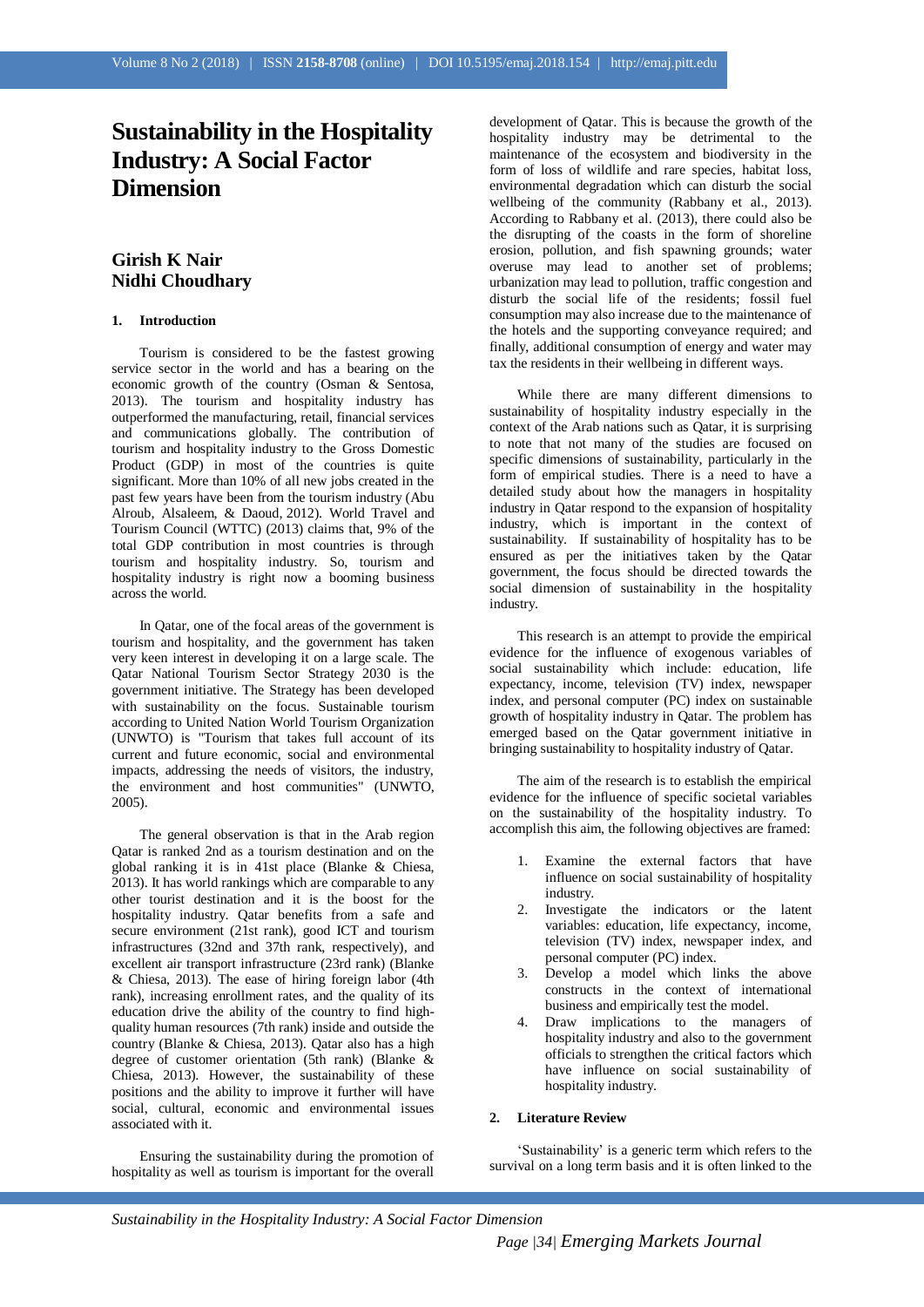word 'sustainable development' which according to World Commission on Environment and Development, (1987) is development which meets the needs of the present without compromising the ability of future generations to meet their own needs. Sustainability has three distinct dimensions: social, economic, and environmental (Choy et al., 2015) and this research is focused specifically on the social sustainability in the context of hospitality industry.

According to Western Australia Council of Social Services (WACOSS), *"Social sustainability occurs when the formal and informal processes; systems; structures; and relationships actively support the capacity of current and future generations to create healthy and liveable communities. Socially sustainable communities are equitable, diverse, connected and democratic and provide a good quality of life* ("WACOSS, 2003).

According to Woodcraft (2011), *"Social sustainability is a process for creating sustainable, successful places that promote wellbeing, by understanding what people need from the places they live and work. Social sustainability combines design of the physical realm with design of the social world – infrastructure to support social and cultural life, social amenities, and systems for citizen engagement and space for people and places to evolve."*

The focal area of this research is 'social sustainability' and it comprises several aspects such as: social equity, liveability, health equity, community development, social capital, human rights, labour rights, place making, social responsibility, social justice, cultural competence, community resilience, and human adaptation as referred to the hospitality industry (James et al., 2015). The definition and the tasks to be accomplished are given in Table 1.

| Table 1: The Various Aspects of Social Sustainability, |  |
|--------------------------------------------------------|--|
| <b>Definitions and Tasks</b>                           |  |

| Social<br>Sustainability<br>Aspect | Definition                                                                                                                                                                                               | Tasks                                                                                                                                                       |
|------------------------------------|----------------------------------------------------------------------------------------------------------------------------------------------------------------------------------------------------------|-------------------------------------------------------------------------------------------------------------------------------------------------------------|
| Social equity                      | This refers to the<br>equal<br>employment<br>opportunities<br>to<br>the employees<br>and equity in the<br>sharing of the<br>duties<br>and<br>responsibilities<br>hased on<br>the<br>employment<br>cadre. | Ensures law and<br>order, provides<br>secure feeling for<br>residents.<br>the<br>ensures welfare.<br>makes<br>and<br>available the<br>social services       |
| Livability                         | It refers to the<br>providing of<br>an<br>ambiance to the<br>public which is<br>congenial<br>for<br>healthy<br>living<br>with all<br>the<br>modern<br>luxuries                                           | Livability ensures<br>health equity<br>which is to make<br>that<br>the<br>sure<br>health benefits<br>provided by the<br>government<br>and<br>the<br>private |

| Community<br>development   | and facilities and<br>the<br>societal<br>members living in<br>harmony.<br>This refers to the<br>progressive<br>growth of<br>the<br>community.                                                                 | organizations<br>are<br>equally available<br>to all the classes<br>of the society.<br>This calls for the<br>demonstration of<br>the<br>social<br>corporate<br>responsibility of<br>hospitality<br>the<br>industry in some<br>form                                |
|----------------------------|---------------------------------------------------------------------------------------------------------------------------------------------------------------------------------------------------------------|------------------------------------------------------------------------------------------------------------------------------------------------------------------------------------------------------------------------------------------------------------------|
| Social capital             | This refers to the<br>social values that<br>the<br>community<br>builds over<br>a<br>period of time and<br>passes it to the<br>future<br>generations.                                                          | There should be<br>clear indicators of<br>the social support<br>to the citizens of<br>the country.                                                                                                                                                               |
| Human rights               | This refers to the<br>upliftment of the<br>human pride and<br>dignity so that the<br>citizens can live<br>with pride<br>and<br>dignity.                                                                       | There should be<br>ambiance<br>an<br>created in the<br>where<br>society<br>every individual<br>feels<br>safe<br>and<br>secure.                                                                                                                                   |
| Labor rights               | The employers of<br>organization<br>the<br>should<br>feel<br>that<br>their basic<br>all<br>rights<br>are<br>protected.                                                                                        | The employment<br>contracts should<br>be in accordance<br>to the norms set<br>the<br>by<br>government                                                                                                                                                            |
| Place making               | Every individual<br>should<br>be<br>provided<br>an<br>environment<br>where he is free to<br>choose<br>the<br>lifestyle<br>irrespective of<br>his/her<br>social<br>class.                                      | All the sections of<br>the society should<br>feel they have the<br>freedom<br>to<br>choose.                                                                                                                                                                      |
| Social<br>responsibility   | business<br>The<br>organizations<br>should<br>demonstrate<br>responsibility<br>for<br>the development<br>of the society.                                                                                      | It is demonstrated<br>through<br>the<br>establishment<br>of<br>the places for the<br>functions of the<br>society including<br>the<br>social<br>get<br>together,<br>entertainment.<br>festivals,<br>carnivals,<br>religious<br>programs, parks,<br>stadiums etc., |
| Social justice<br>cultural | the<br>refers<br>It $\overline{a}$<br>to<br>building<br>of<br>a<br>society<br>where<br>everyone<br>can<br>develop a feeling<br>that he/she<br>can<br>work towards the<br>fulfillment<br>of<br>vision in life. | Equity should be<br>possible in terms<br>of the distribution<br>of<br>wealth,<br>opportunities, and<br>privileges within<br>the society.                                                                                                                         |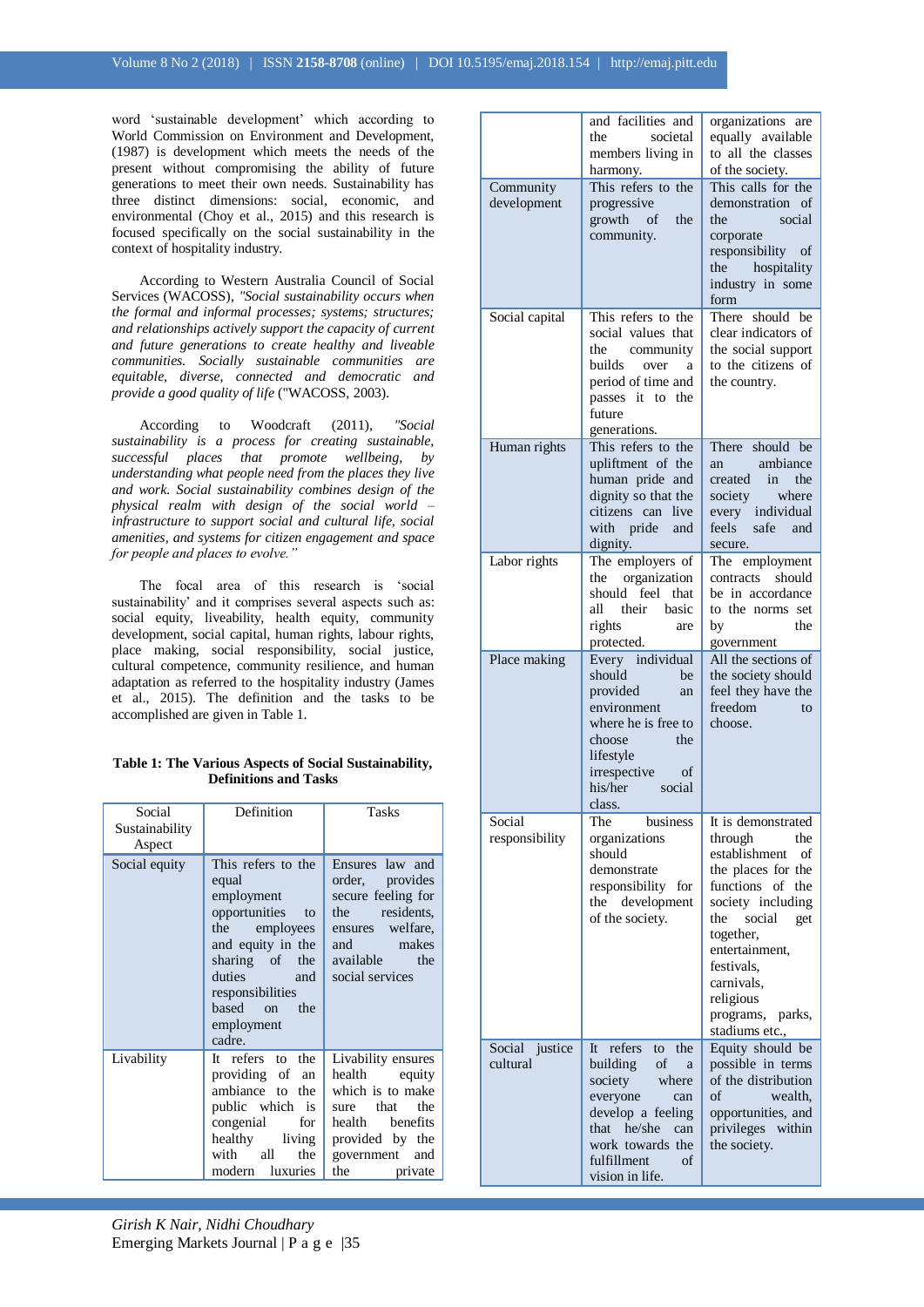| Cultural<br>competence  | The culture of a<br>society should be<br>showcased so as<br>to gain visibility<br>internationally.                                                                                                                   | There should be<br>provision<br>for<br>cultural<br>programs,<br>paintings in the<br>interior<br>walls.<br>design<br>in<br>the<br>buildings,<br>providing of the                                                              |
|-------------------------|----------------------------------------------------------------------------------------------------------------------------------------------------------------------------------------------------------------------|------------------------------------------------------------------------------------------------------------------------------------------------------------------------------------------------------------------------------|
|                         |                                                                                                                                                                                                                      | various<br>services<br>traditional<br>in<br>forms, display of<br>books etc.                                                                                                                                                  |
| Community<br>resilience | refers to<br>It<br>the<br>of<br>the<br>measure<br>ability<br>sustained<br>of a community to<br>utilize available<br>resources<br>to<br>respond<br>to,<br>withstand,<br>and<br>recover<br>from<br>adverse situations. | The<br>community<br>should<br>strategically plan<br>adverse<br>for<br>situations<br>and<br>have a clear plan<br>to manage crisis<br>under unforeseen<br>conditions.                                                          |
| Human<br>adaptation     | It refers to the<br>cultural<br>transformations in<br>case it helps for<br>progressive<br>the<br>growth<br>of<br>the<br>society.                                                                                     | The<br>entire<br>community<br>should<br>be<br>sensitized to the<br>for<br>need<br>accepting change<br>with time if it is<br>considered to be<br>useful in terms of<br>making the world<br>a better place to<br>live for all. |

Of all the above referred aspects of social sustainability, human adaptation is a very vital aspect. There are theories which link the human adaptations based on the cultural transformations (Henrich, 2011). The interaction between the society and human being has been the focus in modern approach and the ecological aspects are also highlighted. The claim is that, all human activities have to be considered under the social sustainability (James et al, 2015). Despite the fact that social sustainability has a very vast spread in terms of its dimensionality, in the context of this research, it is important to identify the variables that constitute social sustainability in the context of hospitality industry in Qatar and that is discussed in following paragraphs.

As the name itself indicates, these influences are due to the social issues in the country of business. Assaker, Esposito, and O'Connor (2011) found that, if the quality of life lead by the tourists and the local residents in a country are different, then this would cause a lot of discrepancies in adjusting with each other and may adversely affect the hospitality and tourism. If the quality of life in the country visited by the tourists is superior, the tourists may be attracted to the place and try to visit the place more and more (Krippendorf, 1987). On the contrary, if the quality of life in the country being visited is inferior, the tourists may not like the place and the place of visit may look less attractive, and this may cause dissatisfaction in tourists (Mathieson & Wall,

1982). While the tourists may not like the place of visit, on the other hand, the residents of the place may also develop inferiority when they come across the tourist who again builds the gap between the tourists and the residents, and this becomes detrimental to the social sustainability aspect of tourism.

The main theory applicable here is the Social Exchange Theory (SET), which suggests that the greater the discrepancy between the quality of life of two populations, the more willing the locals will be to bear some inconvenience and enter into exchanges with tourists for money (Turner, 1986). Ritchie, Brent, Geoffrey, Crouch and Simon (2000) have studied the influence of socio-cultural factors to capture local residents' quality of life and found that it does influence the tourism in many different ways. The measurement of social and cultural influences on hospitality has been a priority in the sustainability research (Gooroochurn & Sugiyarto, 2004) and researchers have suggested using the United Nations Development Programme's Human Development Index (HDI) alongside indices for education, newspapers, personal computers, and televisions as alternative measures of life quality. The main dimension of HDI, which is a measure of human development of a country as these indices is directly proportional to the number of people who subscribe to the newspapers, own personal computers and televisions. The HDI consists of three indicators: life expectancy, education, and income, which indicate how developed the country is.

Social dimension as an antecedent is also opposed by a group of researchers who reject the proposition that the social dimension is critical for the sustainability of hospitality instead of aspects such as service quality, customer satisfaction and loyalty, competitive advantage, and organizational performance (Kusluvan, Kusluvan, Ilhan, & Buyruk, 2010). Researchers also bring various other theories in addition to the aforementioned SET, which include: resource based theory (Kozlenkova & Palmatier, 2014), dynamic capability theory (Eisenhardt & Martin, 2000), competency-based theory (Ott, Baca, Cisnernos, & Bates, 2014), knowledge based theory (Nickerson & Zenger, 2004), organizational social capital theory (Woolcock & Narayan, 2010), and intellectual capital theory (Karanja, 2014). All these theories have many different perspectives about the growth, sustainability, financial performance, non-financial performance, organizational performance, competitive advantage, innovation, etc. Despite the fact these theories are applicable to any product or service oriented organization, when it comes to hospitality, there is a significant amount of personal touch associated with the service and the customer-guest interaction, or the tourist and local resident behavior and the SET is more widely accepted and it governs this research. It is important to note that, as far as the sustainable tourism is concerned, it is not just about sustainability in the turnover in terms of financial benefits it can bring to the country, but the terms sustainability here moves beyond the financial aspects and has many different dimensions as mentioned before.

Income from hospitality has influence on the income of local residents and in turn the income of the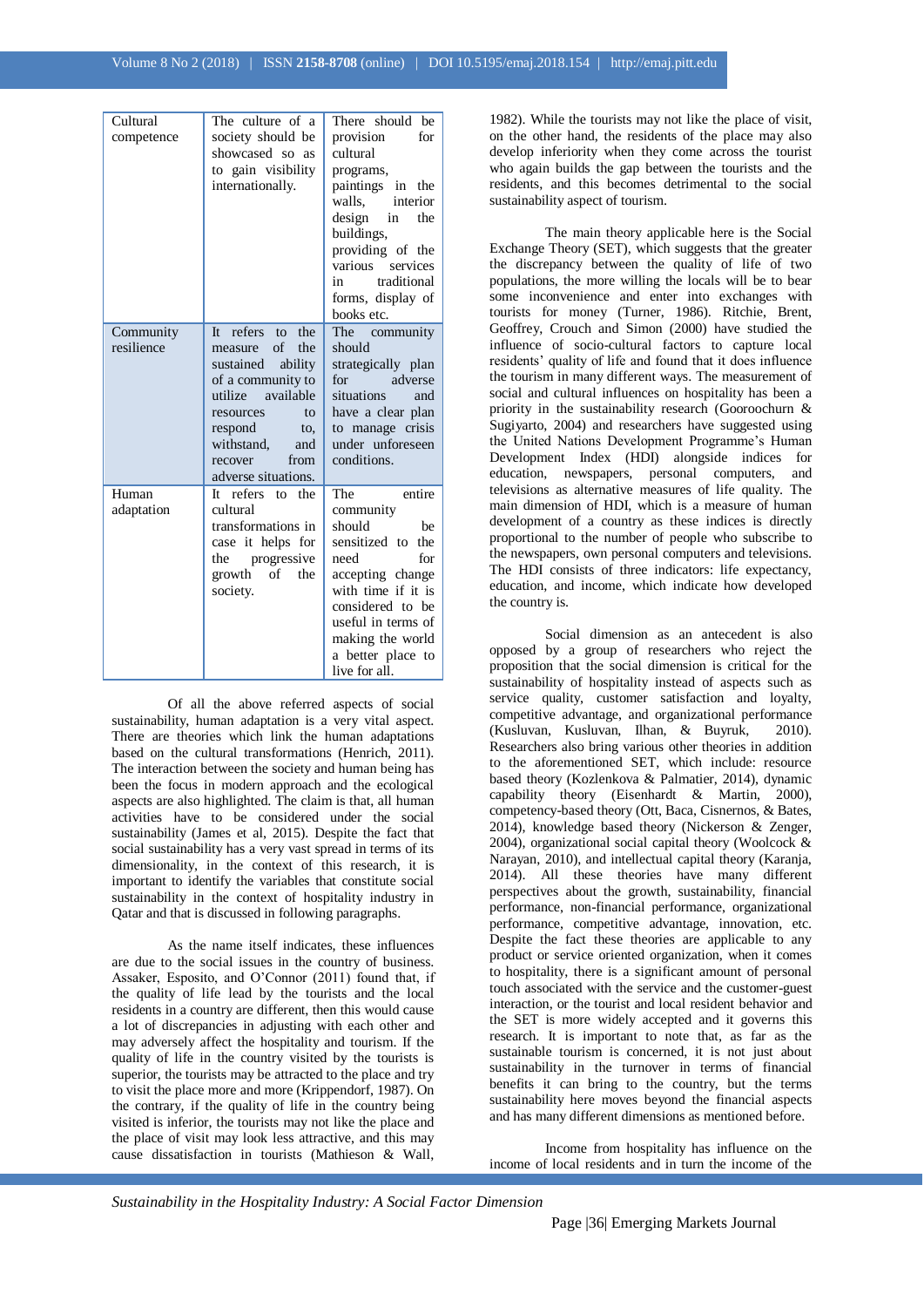local residents has influence on the tourism sustainability (Paci & Marrocu, 2013). This is because hospitality industry promotes travel and tourism, has a direct contribution to the GDP, employment, and also indirect impact on capital investment, government collective spending, and supply chain effects. A lot of income is generated by hospitality through hotels, travel agents, airlines and other passenger transport services, as well as the activities of restaurant and leisure industries that deal directly with tourists, which directly adds to the GDP of the country. Hospitality industry growth is vital, because it provides a lot of employment opportunities and there is an opportunity for the national citizens to have a priority on recruitment, selection, training and a steady employment.

TV index, newspaper index, and PC index have been linked to sustainability of tourism by many researchers. The study of tourism induced by popular culture has often been broken down by media format, so there is film-induced tourism, TV tourism, literature tourism and so on (Beeton, Yamamura, & Seaton, 2013). The study on the causation between these variables and hospitality sustainability is relatively young, but growing rapidly (Seaton & Yamamura, 2015). The first major example of a film significantly affecting tourist behavior is believed to have been in 1935 though the film called 'The Mutiny on the Bounty', which sparked an influx of tourists to Tahiti (Roesch, 2009).

#### **3. Research Methodology**

#### *3.1 The hypotheses development*

Following hypotheses are developed based on the hypothetical research model (Figure 1):

H1a: There is a significant influence of education on social sustainability of hospitality industry in Qatar. H1o: There is no significant influence of education on social sustainability of hospitality industry in Qatar. H2a: There is a significant influence of life expectancy on social sustainability of hospitality industry in Qatar. H2o: There is no significant influence of life expectancy on social sustainability of hospitality industry in Qatar. H3a: There is a significant influence of income on social sustainability of hospitality industry in Qatar. H3o: There is no significant influence of income on social sustainability of hospitality industry in Qatar. H4a: There is a significant influence of TV index on social sustainability of hospitality industry in Qatar. H4o: There is no significant influence of TV index on social sustainability of hospitality industry in Qatar. H5a: There is a significant influence of newspaper index on social sustainability of hospitality industry in Qatar. H5o: There is no significant influence of newspaper index on social sustainability of hospitality industry in Qatar.

H6a: There is a significant influence of PC index on social sustainability of hospitality industry in Qatar. H6o: There is no significant influence of PC index on social sustainability of hospitality industry in Qatar.



**Figure 1.** Hypothetical Research Model

#### *3.2 Development of the questionnaire*

The development of the metric in the form of a questionnaire entailed a four-stage approach including meta-analysis of literature, interviews with major stakeholders of hospitality industry, questionnaire development and pilot testing of the questionnaire. The reason for this selection was to study the influences of external factors across the cross section of the industry. The exogenous latent constructs for the survey were the *social factors* influencing sustainability of hospitality industry. The six exogenous latent constructs in this study included: education, life expectancy, income, TV index, newspaper index, and PC index. Table 2 summarizes the constructs, description, sample items, number of items and origin of the items.

#### **Table 2: Survey Constructs, Sample Items and Sources**

|                                                                                                                              |                                                                                                 | of<br><b>Items</b> |                                                                                                                                                               |
|------------------------------------------------------------------------------------------------------------------------------|-------------------------------------------------------------------------------------------------|--------------------|---------------------------------------------------------------------------------------------------------------------------------------------------------------|
| It is the educational.<br>background of the<br>local citizens of the<br>country.                                             | People above<br>15 years of age<br>can read and<br>write tourism.<br>material                   | $\frac{1}{2}$      | UNESCO (2014), Ouane<br>& Singh (2009). Nabi et<br>al. (2009), Adra (2008),<br>Robinson-Pant (2004).<br>Rogers £2006).<br>Dahowatte & Wijetilleke<br>(2000)   |
| It is the perception<br>about the average life.<br>span which the local<br>citizens of the country.<br>are expected to have. | The living<br>conditions in<br>this country are<br>congenial for<br>better life.<br>expectancy. | $\overline{4}$     | Bimonte et al., (2012).<br>Croes (2012). Andereck<br>& Nyaupane (2011).<br>Binder & Georgiadis<br>(2011), Figini & Vici.<br>(2010). Figure et al.,<br>(2009). |
| It is the perception<br>about the average<br>income of the local.<br>citizens of the country.                                | Most of the<br>industries are<br>flourishing in<br>this country.                                | 41                 | Paci & Marrocu (2013).<br>Yaping (2013), Marrocu<br>& Paci (2011), McCain<br>(2003). West and<br>Gamage (2001)                                                |
| It is the measure of the<br>number of the hours.<br>the local residents.<br>spend watching the<br>TV.                        | I have access to<br>I'V in both my<br>office and<br>home.                                       | 4                  | Seaton & Yamamura<br>(2015). Beeton, et al.,<br>(2013); Roesch. (2009).<br>Chan (2007).                                                                       |
| It is the measure of the<br>number of the local.<br>residents reading<br>newspaper.                                          | People<br>regularly read-<br>newspapers in<br>this country.                                     | 4                  | Loi & Sentosa (2015).<br>Castro et al., (2007).<br>Grossmetsch (2006).<br>Govers & Kamar (2007).<br>Fehtner & Ritchie<br>(2003).                              |
| It is the measure of the<br>number of the local<br>residents using PC in<br>their day to day work.                           | Almost all the<br>students and<br>professionals in<br>this country.<br>own a PC.                | 4                  | Esty & Simmons (2011).<br>Solomon et al., (2010).<br>Sloan et al., (2009). Ball<br>et al., (2007), Lansing &<br>De Vries.(2007). Habich<br>et al. (2005).     |
|                                                                                                                              |                                                                                                 |                    |                                                                                                                                                               |

Sustainability in this research, which is a dependable variable, has been measured in terms of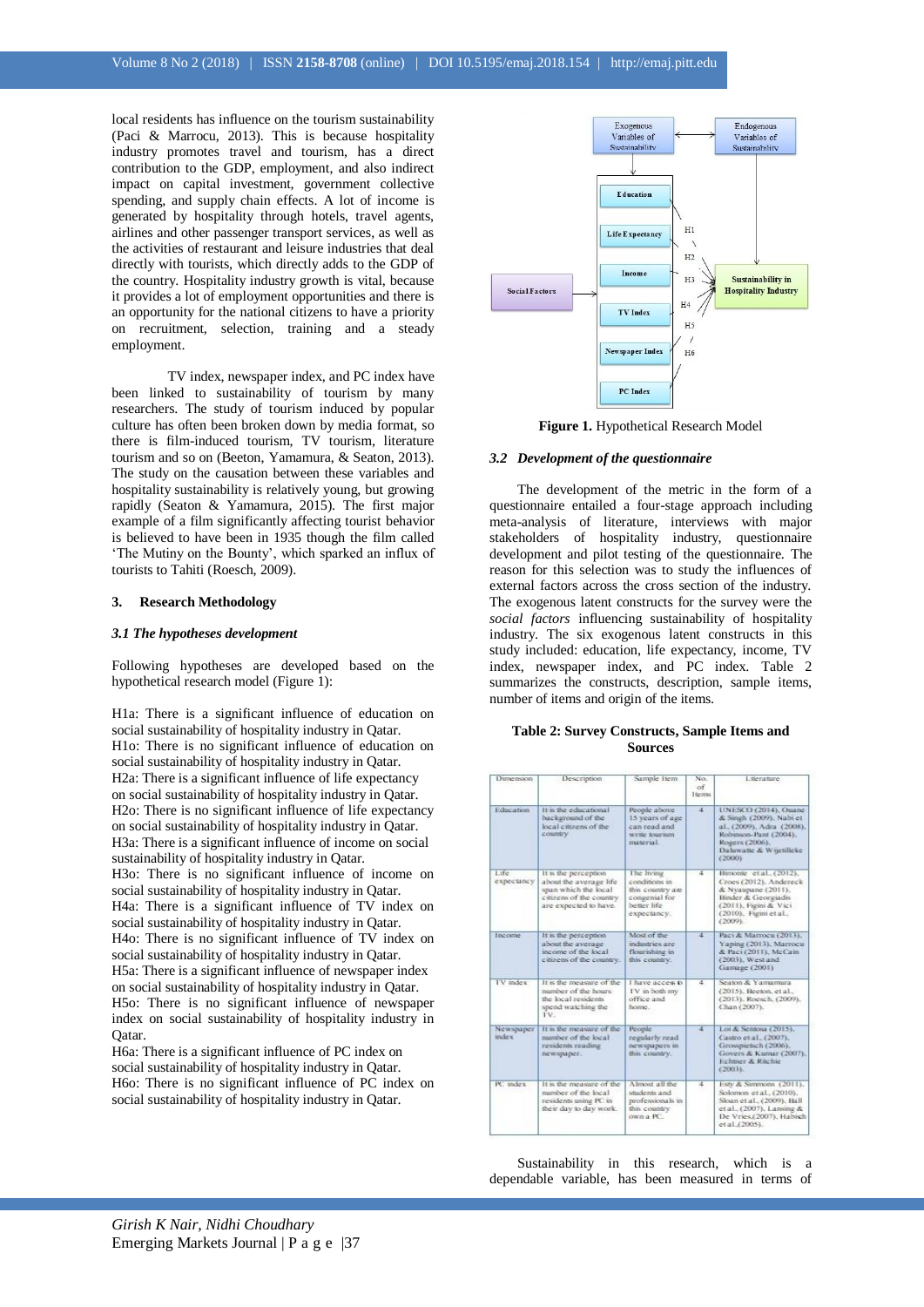progressive growth of the industry, the importance of hospitality industry, initiative of the government in tourism and hospitality development, the place of the hospitality industry among the other service industries, information about the local tradition and heritage, provision for authentic traditional food and beverage, access for the locals to facilities, support for local initiatives for heritage conservation as perceived by the managers (Manning, 1999; Roberts et al., 2008).

#### *3.3 Sample Description*

The sample is a finite population of managers in the hospitality industry in Qatar. There are 108 hotels in Doha, Qatar where this questionnaire survey is conducted. The respondents to this survey are the managers of the selected hotels who are General Managers, Directors, Assistant Directors and Managers of Rooms, F&B, Catering & Events, Guest Relations Managers, Finance, Marketing, Managers of Rooms, F&B, Catering & Events, Executive Chefs, Sue Chefs, Senior Front House Managers, Reservation Managers, In Room Dining Managers, Marketing Managers, Guest Service Managers, Recreation Managers, Restaurant Managers, Executive Chef, Shisha Managers, Laundry Managers, Spa Managers, Chef de Party, Pastry Chef, Cold Kitchen Chef, Hot Kitchen Chef, Outlet Managers, Guest Services Managers, Duty Managers, Health and Wellness Managers. The population size is 3,280 managers and the standard formula for probability based sampling assuming 2% defects and 2% permissible error yields a sample size of 178. Questionnaires in electronic form were communicated to 300 respondents and 213 usable responses were obtained, which have been used for analysis.

#### *3.4 Pilot study*

A pilot study was undertaken to validate and test the reliability of the questionnaire with a sample size of 35. The questionnaire with a total 28 indicators of the latent variables was reduced to a total of 21 items through factor analysis, which were subsequently used for collecting data through a total sample size of 213 managers of different hotels.

#### *3.5 Method of data collection*

The concept of meta-analysis was used to screen the social dimensions that influence the sustainability of hospitality industry. The approach of this study was both qualitative and quantitative in nature and it basically being an exploratory and 'ex post facto' kind of research (Creswell & Clark, 2011), the concepts and models evolved as the research made progress both in terms of literature review and field work on hospitality industry in Qatar. Informal interviews with the managers of hospitality industry and the secondary sources such as journals and conference proceedings were used to collect the qualitative data. Questionnaire with 5-point Likert scale was used for collecting quantitative data from the managers of various hotels in Qatar. Structural Equation Modeling (SEM) was used for exploratory factor analysis and hypothesis testing was undertaken using path modeling approach.

#### **4. Results and discussion**

#### *4.1. Demographic details of respondents*

Demographic distribution gives the general idea about the respondents who have participated in this research. This becomes important as an idea about participants, who give strength to the inferences which are drawn through the data. It can be observed that, majority of the respondents are males in this research (64%), the dominating age group was 35-45 years (32%) followed by the age group of 25-35 years (28%) (Table 3). It can be observed that, majority of the respondents are undergraduates (44%) followed by post-graduates (36%). The highest per month salary range was in QAR 10,000 to 20,000 (36%) followed by QAR 20,000 to 30,000 (28%). Majority of the respondents were having a work experience of six to ten years (40%) followed by two to five years (34%) in that order. So, by and large, it is evident that the respondents are qualified and have the required experience in organization to respond to aspects related to the topic of research interest.

The researchers have included experts and experienced professionals in the hospitality industry to be a part of this study. After analysing the demographics of the sample, it was realized that, majority of the respondents were not citizens of Qatar. They are immigrant workers. Hence, the majority of the workforce which holds the managerial positions in few of the best hotels in Qatar are expats. This is attributed to the fact that about 90% of the population in Qatar is expatriates (The Report, 2015) Qatar is a popular destination for the expats who plan to start their career overseas (HSBC, 2014) . However, the role of expats labour in achieving sustainable development is another debatable topic. Though the expats help to bridge the gap between demand and supply of labour, it is primarily argued that the widespread utilization of expatriate labour is recognized as one of the major features that alleviate the positive economic impacts of tourism (Mowforth & Munt, 2009) (Wall & Mathieson, 2006). Further, excess participation by expats also leads to lack of native governance and contribution in tourism development (Rao, 2002). Therefore, the Government of Qatar should not ignore this fact and draft the labor policies in such a way that the interest of expats as well as the native labour is intact. This is important for the sustainable development of tourism in the country.

**Table 3: Demographic Distribution of the Respondents (N=213)**

| <b>Attributes</b>  | <b>Frequency</b> | Percentage |
|--------------------|------------------|------------|
| <b>Gender</b>      |                  |            |
| Male               | 136              | 64.0       |
| Female             | 77               | 36.0       |
| Age                |                  |            |
| Less than 25 years | 26               | 12.0       |
| $26 - 35$ years    | 60               | 28.0       |
| $36 - 45$ years    | 68               | 32.0       |

*Sustainability in the Hospitality Industry: A Social Factor Dimension*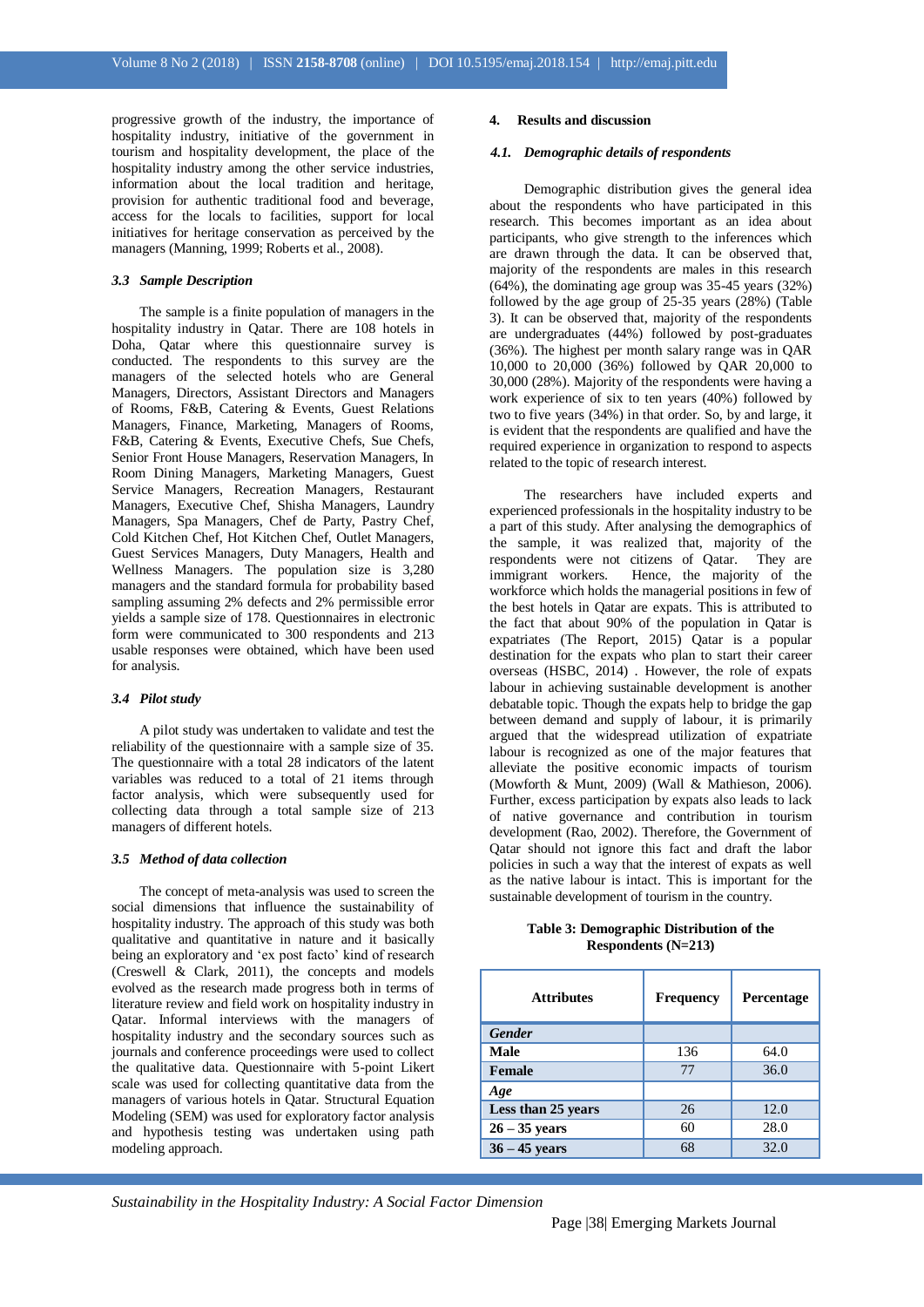| $46 - 55$ years                | 43 | 20.0 |
|--------------------------------|----|------|
| Greater than 55 years          | 16 | 8.0  |
| <b>Educational</b>             |    |      |
| qualification                  |    |      |
| <b>Diploma</b>                 | 34 | 16.0 |
| Undergraduate                  | 94 | 44.0 |
| Post graduate                  | 77 | 36.0 |
| Other                          | 8  | 4.0  |
| <b>Income</b><br>month<br>per  |    |      |
| (OAR)                          |    |      |
| Less than 5,000                | 17 | 8.0  |
| 5,000 to 10,000                | 26 | 12.0 |
| $>10,000$ to 20,000            | 77 | 36.0 |
| $>20,000$ to 30,000            | 60 | 28.0 |
| <b>Above 30,000</b>            | 33 | 16.0 |
| <b>Professional Experience</b> |    |      |
| Less than two years            | 34 | 16.0 |
| $2 - 5$ years                  | 72 | 34.0 |
| $6 - 10$ years                 | 85 | 40.0 |
| More than 10 years             | 22 | 10.0 |

#### *4.2. Normality of the data*

Normality assumption was not violated with an acceptable range of Skewness and Kurtosis statistics (threshold values 1.00 and -3 to +3 respectively). Therefore, the data could be subjected to further level of statistical analysis.

#### *4.3. Measurement Model*

To verify the reliability of the latent variables in the model, internal consistency reliability measure, item reliability measure, and composite reliability measure were calculated. Table 4 shows the Cronbach's alpha coefficient and the composite reliability result for the model. The alpha coefficient has the acceptable value ranging from 0.6 to 0.9, indicating a moderately high level of internal consistency. To test for discriminant validity, the square root of average variance extracted (AVE) for each construct was compared with the correlation between the construct and the other constructs (Table 5), and was found to be higher (shown in bold), and hence, the discriminant validity is proved. The data could be subjected to the further analysis as very high measures were indicated in all the methods of reliability and validity. Finally, the low value of redundancy (- 0.0067) is an indication that there is no redundancy in the indicators of measurement. The result of item reliability (IR) measured as standardized confirmatory factor loading (FL) ranged from 0.7 to 0.9 (Table 6). The composite reliability is in the range of 0.8 to 0.9, indicating moderate to high reliability score. The communality values ranging from 0.5 to 0.8 are also indicating that the reliability is adequate. The convergent validity assessment based on factor loading and composite reliability indicate moderate to high acceptable range of factor loading for all items and good composite reliabilities in general.

#### **Table 4: The Reliability Measures**

| Redundancy     | Communality | Cronbach's<br>Alpha | R Square       | Composite<br>Reliability | <b>AVE</b> |            |
|----------------|-------------|---------------------|----------------|--------------------------|------------|------------|
| $\mathbf{0}$   | 0.5434      | 0.6206              | $\mathbf{0}$   | 0.7791                   | 0.5434     | EDU        |
| $\mathbf{0}$   | 0.6224      | 0.6979              | $\mathbf{0}$   | 0.8314                   | 0.6224     | <b>INC</b> |
| $\mathbf{0}$   | 0.5316      | 0.8632              | $\mathbf{0}$   | 0.8314                   | 0.3316     | LFE        |
| $\overline{0}$ | 0.4599      | 0.6177              | $\mathbf{0}$   | 0.6957                   | 0.4599     | NPI        |
| $\theta$       | 0.7593      | 0.8425              | $\overline{0}$ | 0.9043                   | 0.7593     | PCI        |
| $-0.0067$      | 0.7888      | 0.8653              | 0.713          | 0.9179                   | 0.7888     | <b>SUS</b> |
| $\theta$       | 0.5414      | 0.8572              | $\theta$       | 0.7782                   | 0.5414     | TVI        |
|                |             |                     |                |                          |            |            |

#### **Table 5: The Correlation Matrix**

|            | EDU    | <b>INC</b> | <b>LFE</b>   | NPI      | PCI          | <b>SUS</b>   | TVI          |
|------------|--------|------------|--------------|----------|--------------|--------------|--------------|
| <b>EDU</b> | 0.7372 |            | $\theta$     | $\theta$ |              | $\theta$     |              |
| <b>INC</b> | 0.4725 | 0.7889     | $\mathbf{0}$ | $\theta$ | $\mathbf{0}$ | $\mathbf{0}$ | $\mathbf{0}$ |
| <b>LFE</b> | 0.0699 | 0.2263     | 0.5758       | $\theta$ | 0            | $\theta$     |              |
| NPI        | 0.3482 | 04757      | 0.0539       | 0.6782   | $\theta$     | $\theta$     | $\theta$     |
| PCI        | 0.3943 | 0.446      | 0.2863       | 0.4491   | 0.8714       | $\theta$     | $\theta$     |
| <b>SUS</b> | 0.374  | 0.6305     | 0.4606       | 0.5634   | 0.6796       | 0.8881       |              |
| TVI        | 0.2474 | 0.4489     | 0.2169       | 0.3407   | 0.4135       | 0.5374       | 0.7358       |

#### **Table 6: Factor Loadings (after reduction)**

|                  | EDU                 | INC            | LFE            | NPI            | PCI            | SUS            | TVI            |
|------------------|---------------------|----------------|----------------|----------------|----------------|----------------|----------------|
| edu1             | 0.7956              | $\overline{0}$ | $\overline{0}$ | $\overline{0}$ | $\overline{0}$ | $\overline{0}$ | $\overline{0}$ |
| edu <sub>2</sub> | 0.618               | $\mathbf 0$    | 0              | $\theta$       | $\theta$       | 0              | 0              |
| edu3             | 0.7843              | $\overline{0}$ | $\mathbf{0}$   | $\overline{0}$ | $\overline{0}$ | $\overline{0}$ | $\overline{0}$ |
| inc1             | 0                   | 0.7374         | 0              | 0              | 0              | $\mathbf 0$    | 0              |
| inc3             | $\mathbf 0$         | 0.8418         | $\mathbf 0$    | $\mathbf 0$    | $\mathbf{0}$   | $\overline{0}$ | $\mathbf 0$    |
| inc4             | 0                   | 0.784          | 0              | 0              | 0              | 0              | 0              |
| lfe1             | $\mathbf{0}$        | $\mathbf{0}$   | $-0.8696$      | $\mathbf{0}$   | $\mathbf{0}$   | $\overline{0}$ | $\mathbf{0}$   |
| lfe2             | 0                   | 0              | 0.7067         | $\theta$       | 0              | 0              | 0              |
| lfe3             | $\mathbf{0}$        | $\mathbf{0}$   | 0.7136         | $\mathbf{0}$   | $\mathbf{0}$   | $\mathbf{0}$   | $\mathbf 0$    |
| npi1             | $\overline{0}$      | $\mathbf 0$    | 0              | 0.8064         | $\overline{0}$ | $\overline{0}$ | $\overline{0}$ |
| npi2             | $\mathbf{0}$        | $\mathbf{0}$   | $\mathbf{0}$   | 0.7835         | $\mathbf{0}$   | $\mathbf{0}$   | $\mathbf{0}$   |
| npi3             | $\overline{0}$      | $\mathbf{0}$   | 0              | 0.9349         | $\bf{0}$       | 0              | 0              |
| pci1             | $\overline{0}$      | $\mathbf{0}$   | $\theta$       | $\mathbf 0$    | 0.8719         | $\mathbf 0$    | $\mathbf 0$    |
| pci3             | $\ddot{\mathbf{0}}$ | $\mathbf{0}$   | $\mathbf{0}$   | $\mathbf{0}$   | 0.8986         | 0              | 0              |
| pci4             | $\mathbf{0}$        | $\mathbf 0$    | 0              | $\mathbf{0}$   | 0.8427         | $\bf{0}$       | 0              |
| sus2             | $\mathbf 0$         | 0              | 0              | $\theta$       | 0              | 0.9267         | 0              |
| sus3             | $\overline{0}$      | $\overline{0}$ | $\overline{0}$ | $\mathbf 0$    | $\theta$       | 0.8903         | $\bf{0}$       |
| sus4             | $\mathbf{0}$        | 0              | $\theta$       | $\theta$       | $\theta$       | 0.8455         | $\mathbf{0}$   |
| tvi1             | $\overline{0}$      | $\overline{0}$ | $\overline{0}$ | $\overline{0}$ | $\mathbf{0}$   | 0              | 0.7149         |
| tvi2             | 0                   | $\mathbf 0$    | 0              | 0              | 0              | 0              | 0.8258         |
| tri3             | $\bf{0}$            | $\mathbf{0}$   | $\bf{0}$       | $\bf{0}$       | $\overline{0}$ | $\overline{0}$ | 0.6565         |

#### *4.4. Structural Model*

The hypothesized model was designed to test 6 hypotheses built based on the research literature on the influence of social aspects on sustainability of the hospitality industry. The model with path coefficients and the explanatory power (R2) for each dependent construct is displayed in Figure 2. While path  $\frac{1}{2}$  construct is displayed in Figure 2. coefficients show the strength of relationship between the two latent variables, the t-values (Figure 3 and Table 7) are indicative of the significance of relationships which enable hypotheses testing. The R2 values of 0.713 (cutoff 0.1) for the endogenous variable indicate a very high explanatory power of the model. In other words, the exogenous variables influence up to 71% on the endogenous variables of the study. The path coefficients are in the range of 0.2 to 0.3, except for an outlier (- 0.011) for the variables associated through hypotheses testing and indicate a moderate to high influence.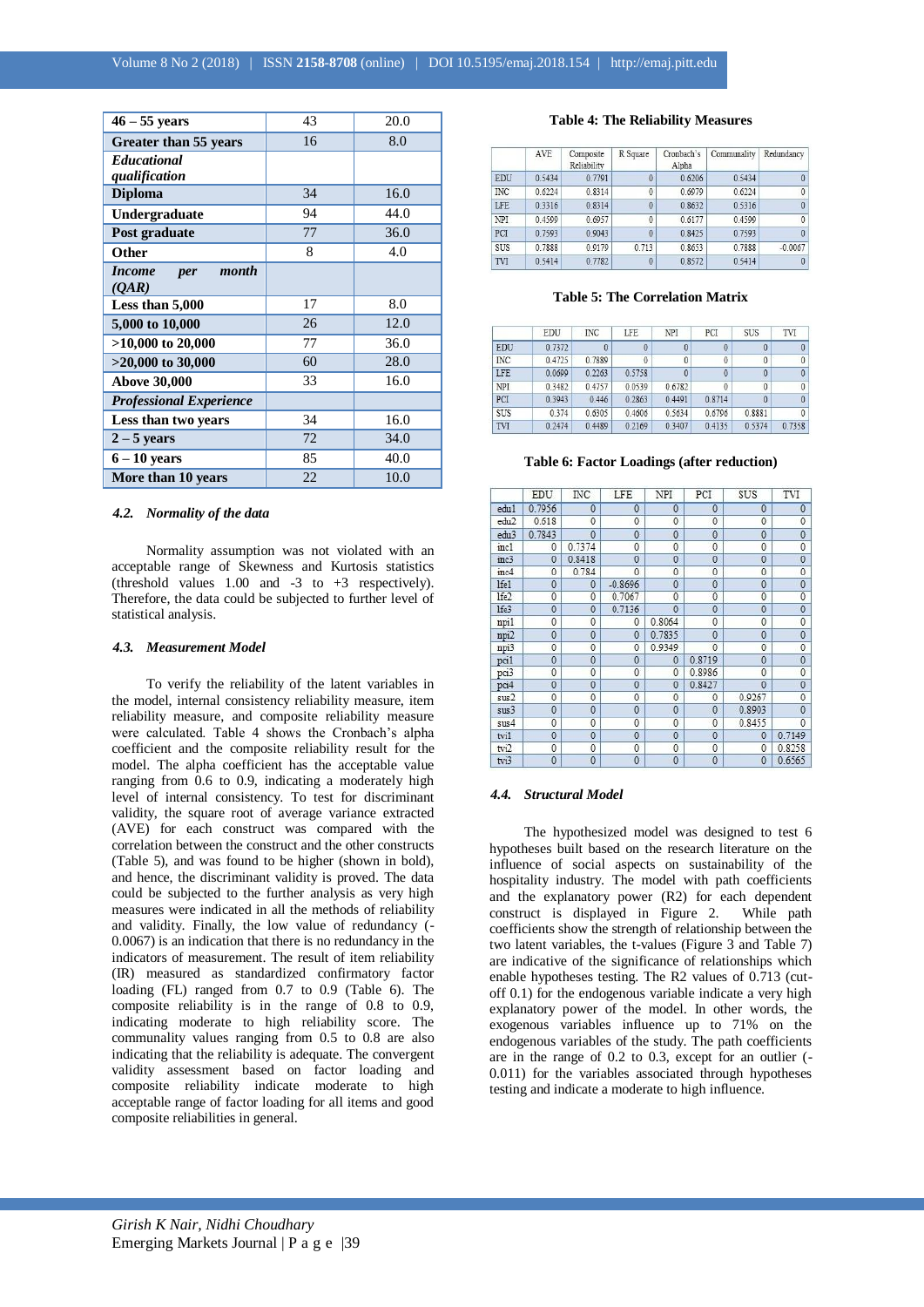#### **Table 7: The t-Values of the Hypothetical Model**

|                               | Original<br>Sample<br>(0) | Sample<br>Mean<br>(M) | Standard<br>Deviation<br>(STDEV) | Standard<br>Error<br>(STERR) | T Statistics<br>$($ (O $'$ STERR) | Hypothesis  |
|-------------------------------|---------------------------|-----------------------|----------------------------------|------------------------------|-----------------------------------|-------------|
| $EDU \rightarrow SUS$<br>(H1) | $-0.0112$                 | 0.0054                | 0.0678                           | 0.0678                       | 0.1647                            | Unsupported |
| $LFE$ -> SUS<br>(H2)          | 0.265                     | 0.0595                | 0.2743                           | 0.2743                       | 0.9658                            | Unsupported |
| $INC$ -> SUS<br>(H3)          | 0.248                     | 0.2399                | 0.0695                           | 0.0695                       | 3.5662                            | Supported   |
| $TVI \rightarrow SUS$<br>(H4) | 0.1558                    | 0.1576                | 0.0501                           | 0.0501                       | 3.1132                            | Supported   |
| $NPI \rightarrow SUS$<br>(H5) | 0.2348                    | 0 2271                | 0 0 7 1 1                        | 0.0711                       | 3.3008                            | Supported   |
| $PCI \rightarrow SUS$<br>(H6) | 0.3277                    | 0.327                 | 0.0695                           | 0.0695                       | 4.7171                            | Supported   |

\*significance level of 10%; \*\*significance level of 5%; rest have a significance level of 1%.

The SEM indicated that the following hypotheses were supported:

 $H_{3a}$ : There is a significant influence of income on social sustainability of hospitality industry.

 $H_{4a}$ : There is a significant influence of TV index on social sustainability of hospitality industry.

 $H<sub>5a</sub>$ : There is a significant influence of newspaper index on social sustainability of hospitality industry.

 $H<sub>6a</sub>$ : There is a significant influence of PC index on social sustainability of hospitality industry.

The SEM indicated that the following hypotheses were not supported:

 $H_{1a}$ : There is a significant influence of education on social sustainability of hospitality industry.

 $H_{2a}$ : There is a significant influence of life expectancy on social sustainability of hospitality industry.



**Figure 2.** Path Coefficients and Factor Loading



**Figure 3.** t-values of the Hypothetical Model

#### **5. Findings and Implications to the strategic managers of hotels**

Hospitality industry is a service sector which is highly knowledge intensive and putting in the words of the philosopher Telfer (Lashley, 2015), the service providers should be first of all hospitable, have a desire to please others, be naturally warm and friendly, have the ability to meet the needs of individuals, be ready to help in trouble, have a desire to make friends and enjoy communication, and entertain guests. The following discussions open up the issues related to social sustainability:

- 1. This research has revealed that income of the domestic population does have a significant influence on the sustainability of hospitality industry. This result is consistent with the results obtained by a group of researchers who have worked on hospitality and tourism (Vasheghani-Farahani, Esfandiar & Tajzadeh-Namin, 2014; Paci et al, 2013; Yaping, 2013; Zortuk, 2009; Leea & Chang, 2008; Beresford, 2004; McCain, 2003; Hach, 2001). The research shows in fact a reciprocal relationship between the income of domestic population and hospitality industry sustainability, according to which, if the local population is having a higher level of income, then there is ample scope for the hospitality industry to grow and as the hospitality industry grows, it will increase the income of local population. The implication is that, the government of Qatar should focus on the overall business growth of the country in general and also strategize the hospitality industry to meet the requirement of the international community on a higher scale. The distribution of the income also appears to be a challenge to be faced. These measures are already taken by the government, but the promotion of local hospitality industry at the international level should be scaled up for ensuring sustainability.
- 2. This research has revealed the fact that, TV index has a significant influence on the sustainability of hospitality industry, which is also consistent with earlier research studies (Seaton et al, 2015; Beeton et al, 2013; Roesch et al, 2009; Chan, 2007).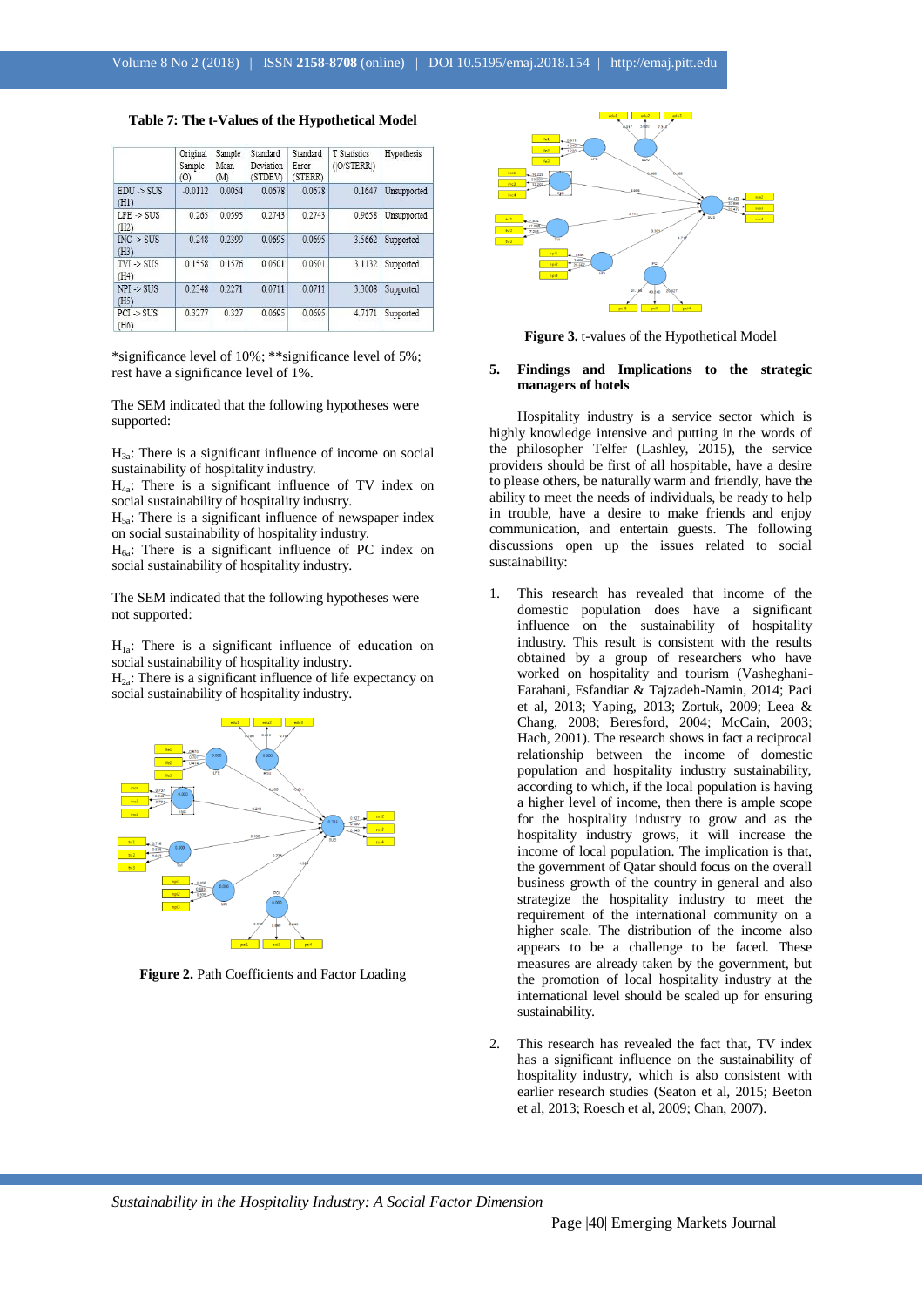- 3. Newspaper index also has a significant influence on the sustainability of hospitality industry. The revelations would be higher if the number of local residents read the newspapers more. Thus, the hospitability industry will be sustainable. This outcome is consistent with the contemporary and earlier research (Loi & Sentosa, 2015; Castro, Armario & Ruiz 2007; and Grosspietsch, 2006). It is a well-known fact that, newspaper provides information about the measures government initiates for developing the economic health of country. It is important that the local residents must be aware of these measures. So, the responsibilities on their part will be fulfilled. A good understanding of the privileges and responsibilities as the citizens of country would help in building a culture, which is congenial to the growth of hospitality industry. The local residents may be more cooperative towards the international community and this would attract more number of tourists, which will make the hospitality industry grow. Newspaper also provides the necessary business opportunities to the local citizens and supply information on opportunities to collaborate with foreign companies of international repute, and all these will further add to the growth of the hospitality industry. The government can make the newspapers available in abundance and have a wide range of newspapers available to the locals which cover local news, business opportunities, political initiatives, future of hospitality industry in Qatar etc., which will pave the way to the success of hospitality industry.
- 4. PC index also has a significant influence on the sustainability of hospitality industry. This outcome is in agreement with many other researchers (Esty & Simmons, 2011; Solomon, Barnossy, Askegaard & Hogg, 2010; Sloan, Legrand & Chen, 2009; Ball, Horner & Nield, 2007). The higher the computer usage by the local residents, better will be the opportunity for sustaining hospitality industry. While PC usage has many facets including computing, word processing, accounting, planning etc., the most widely used application is internet surfing. The world of internet provides the users with a whole gamut of information about the business opportunities as well as tools and techniques available to build a stronger career for the local citizens of the country. At the same time, PC usage builds a computer savvy culture, which has the ability to access latest information in any field. These applications of PC will produce a generation which is receptive to newer ideas and they will develop linkages with the external world in social, cultural, and economic front. All these aspects have a direct bearing on the growth and success of hospitality industry. The implication to the government is to introduce computers in early stages of the student career, so that a computer literate crowd could be generated which knows how to exploit technology for the growth of the country. Making computers available at a reasonable price to local public through reduced sales taxes may also be considered to maximize the PC usage. In contrast, by the correct application of ICT well, the rewards could be enormous. These are identified as helping to enhance creativity and innovation to solve

problems, build communities, give more people access to goods and services and use precious resources much more efficiently.

- 5. Income of citizens of the country also has a significant influence on the social sustainability of hospitality industry as indicated by the hypothesis testing. There is research evidence that, higher the income of the people in a country, higher will be their awareness about the importance of promoting hospitality and tourism to strengthen the GDP of the country (Marrocu & Paci, 2011; Paci & Marrocu, 2013 and Yaping, 2013).
- 6. It was surprising to note that, education background of the society had no significant influence on the sustainability of hospitality industry. This finding is in direct contrast to a group of researchers such as Ouane & Singh (2009); Nabi, Rogers & Street (2009); Adra (2008); Robinson-Pant, (2004). These research studies have been undertaken in a different setting and in the context of Qatar, the research has revealed that sustainability of hospitality is independent of the educational background of the local residents. Further investigation may be necessary and generalizing this outcome completely may not be advisable.
- 7. Another counter intuitive outcome of this research was that, life expectancy of the local residents had no bearing on the sustainability of the hospitality industry. This research finding is not in agreement with some theoretical observations such as Bimonte, Brida, Pulina & Punzo, (2012); Croes (2012); Andereck & Nyaupane (2011). The point is justifiable as hospitality industry has to be supported by the local citizens of the country, but there is no rule which would claim that longer the residents of the country live, the better will be the sustainability of hospitality industry.

#### **6. Conclusion**

This research is the first of its kind in the context of Qatar and has come out in a timely manner, as the hospitality industry of the country is undergoing major scaling operation in the light of FIFA 2022 World Cup to be hosted in Qatar. The research focused on the impact of specific social factors such as education, life expectancy, income, TV index, newspaper index, and PC index on sustainability of hospitality industry in Qatar. The study has effectively made use of structural equation modelling to determine the significance of influence of the social variables on sustainability of hospitality industry. It can be very clearly concluded from this empirical research that, income of the local residents of the country, TV index, newspaper index, and PC index have direct impact on the sustainability of hospitality industry. Drawing upon this revelation of the study, a discussion was undertaken on sustainability of hospitality industry. The discussion can be utilized by the stakeholders to promote sustainability of hospitality industry in Qatar.

The study cannot be completely generalized, mainly because of the sample size chosen, which comprises the managers of the hospitality industry, and not all the socio-economic classes of the society. However, it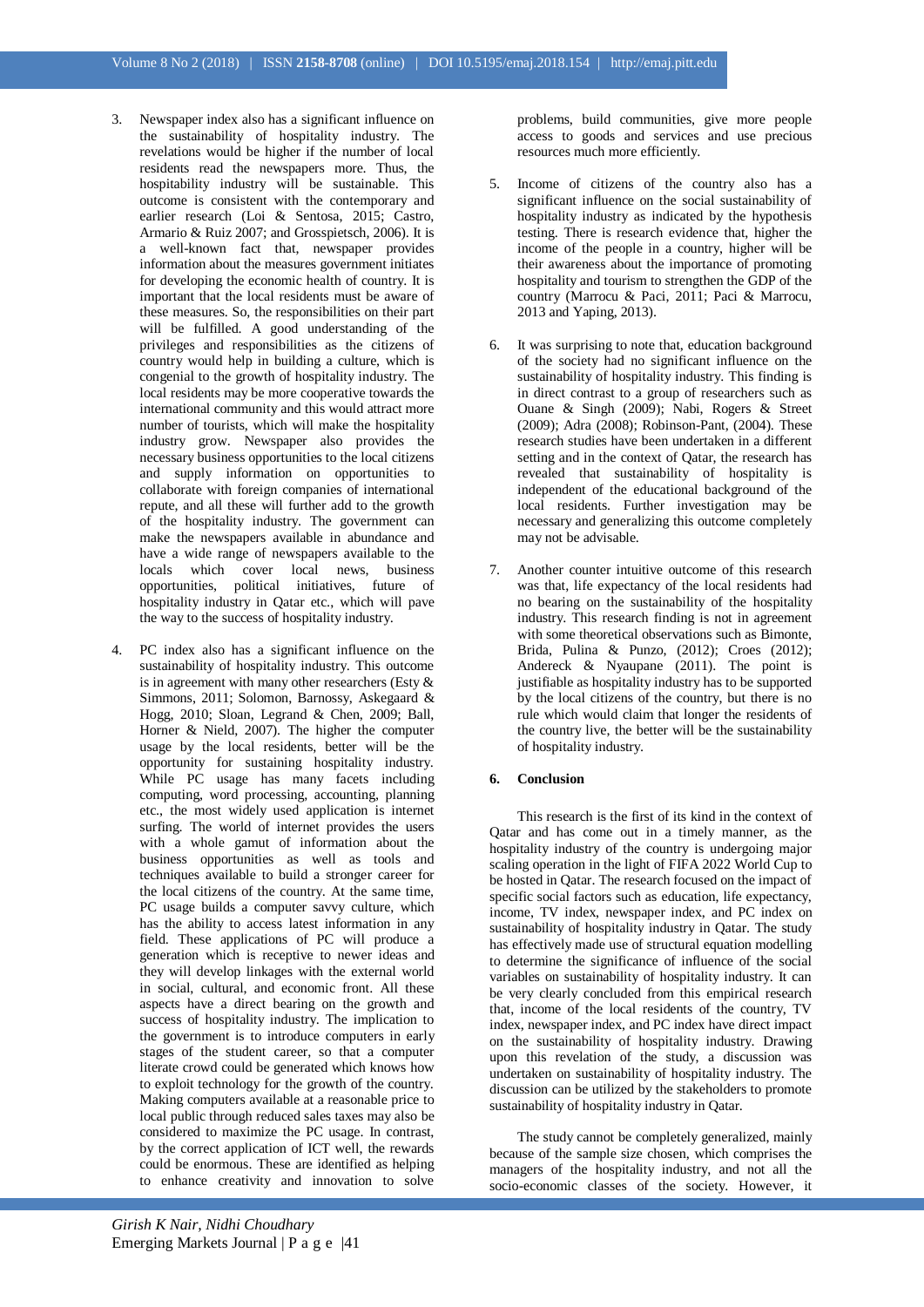highlights the perceptions of managers in terms of the linkage of social aspects on sustainability. The study is an empirical investigation only on the social aspects, which impact the sustainability and thus, it is not a holistic approach to the problem. This provides ample scope for extending the work further. Also, other dimensions of sustainability such as culture, economics, environment etc. may be added to the model.

#### **References**

- Abu Alroub, A., Alsaleem, A., & Daoud, A. (2012). Service quality and its impact on customer satisfaction tourist restaurants (a field study on the tourist restaurants /Amman). Interdisciplinary Journal of Contemporary Research in Business, 4 (1), 364-379.
- Adra, N. (2008). Learning through heritage, literacy through poetry. Adult Education and Development, 70,125-138.
- Andereck, K.L., & Nyaupane, G.P. (2011). Exploring the Nature of Tourism and Quality of Life Perceptions among Residents. Journal of Travel Research, 50, 248-260.
- Assaker, G., Esposito, V., & O'Connor, P. (2011). Modelling a causality network for tourism development: an empirical analysis. Journal of Modelling in Management, 6 (3), 258-278.
- Ball, S., Horner, S., Nield, K. (2007). Contemporary Hospitality & Tourism. Management Issues in China and India (1st ed). Oxford: Butterworth Heinemann.
- Beeton, S., Yamamura, T. & Seaton, P. 2013. The mediatisation of culture: Japanese contents tourism and pop culture. In:J. Lester and C. Scarles, eds. Mediating the tourist experience: from brochures to virtual encounters. Farnham: Ashgate, 139-154.
- Beresford, M. B. (2004). The Macroeconomics of Poverty Reduction in Cambodia. Asia-Pacific Regional Programme on the Macroeconomics of Poverty Reduction. Phnom Penh: United Nations Development Programme.
- Bimonte, S., Brida, J.G., Pulina, & M., Punzo, L.F. (2012). Tourism and Growth. Stories of two Continents. Routledge Studies in the Modern World Economy, London.
- Binder, M., & Georgiadis, G. (2011). Determinants of Human Development: Capturing the Role of Institutions. CESifo Working Paper, 3397.
- Blanke, J., & Chiesa, T. (2013). The Travel & Tourism Competitiveness Report 2013, World Economic Forum, Retrieved on 7th September, 2015 from: [http://www3.weforum.org/docs/WEF\\_TT\\_Comp](http://www3.weforum.org/docs/WEF_TT_Competitiveness_Report_2013.pdf) [etitiveness\\_Report\\_2013.pdf.](http://www3.weforum.org/docs/WEF_TT_Competitiveness_Report_2013.pdf)
- Castro, B. C., Armario, E. M., & Ruiz, D. M. (2007). The influence of market heterogeneity on the relationship between a destination's image and tourist's future behaviour. Tourism Management, 28, 175-187. [http://dx.doi.org/10.1016/j.tourman.2](http://dx.doi.org/10.1016/j.tourman.2005.11.013) [005.11.013](http://dx.doi.org/10.1016/j.tourman.2005.11.013).
- Chan, B. (2007). Film-induced tourism in Asia: a case study of Korean television drama and female viewers' to visit Korea. Tourism, Culture & Communication, 7 (3), 207-224.
- Choy, V., Chong, H. & Verma, R. (2015). Environmental Sustainability in the Hospitality Industry: Best Practices, Guest Participation, and Customer Satisfaction, Cornell Hospitality Reports, 15(3), 6-16.
- Creswell, J.W., & Clark, V.L.P. (2011). Designing and Conducting Mixed Methods Research, NY: SAGE Publications, Inc.
- Croes, R., (2012). Assessing Tourism Development from Sen's Capability Approach. Journal of Travel Research, 51, 542-554.
- Daluwatte, M., & Wijetilleke, S. (2000) Reading the living environment: Case study from Sri Lanka, Mumbai: ASPBAE.
- Echtner, C. M., & Ritchie, J. R. B. (2003). The meaning and measurement of destination image. Journal of Tourism Studies, 14(1), 37–48.
- Eisenhardt, K.M., & Martin, J.A. (2000). Dynamic capabilities – What are they? Strategic Management Journal, 21, 1105-1121.
- Esty, D.C., Winston, A.S. (2009). Green to Gold: How smart companies use environmental strategies to innovate, create value, and build competitive advantage. Hoboken, New Jersey: USA: John Wiley and Sons.
- Figini P., Castellani, M., & Vici, L. (2009). Estimating Tourism Effects on Residents: a Choice Modeling Approach to the Case of Rimini. Advances in Tourism Economics. New Developments, Berlin, Springer-Verlag, 145-164.
- Figini, P., & Vici, L. (2010). Tourism and Growth in a Cross-Section of Countries. Tourism Economics, 16, 789-805.
- Gefen, D., Straub, D. W. and Boudreau, M. C. (2000). 'Structural Equation Modelling and Regression: Guidelines for Research Practice'. Communications of the AIS, (4): 1-77.

*Sustainability in the Hospitality Industry: A Social Factor Dimension*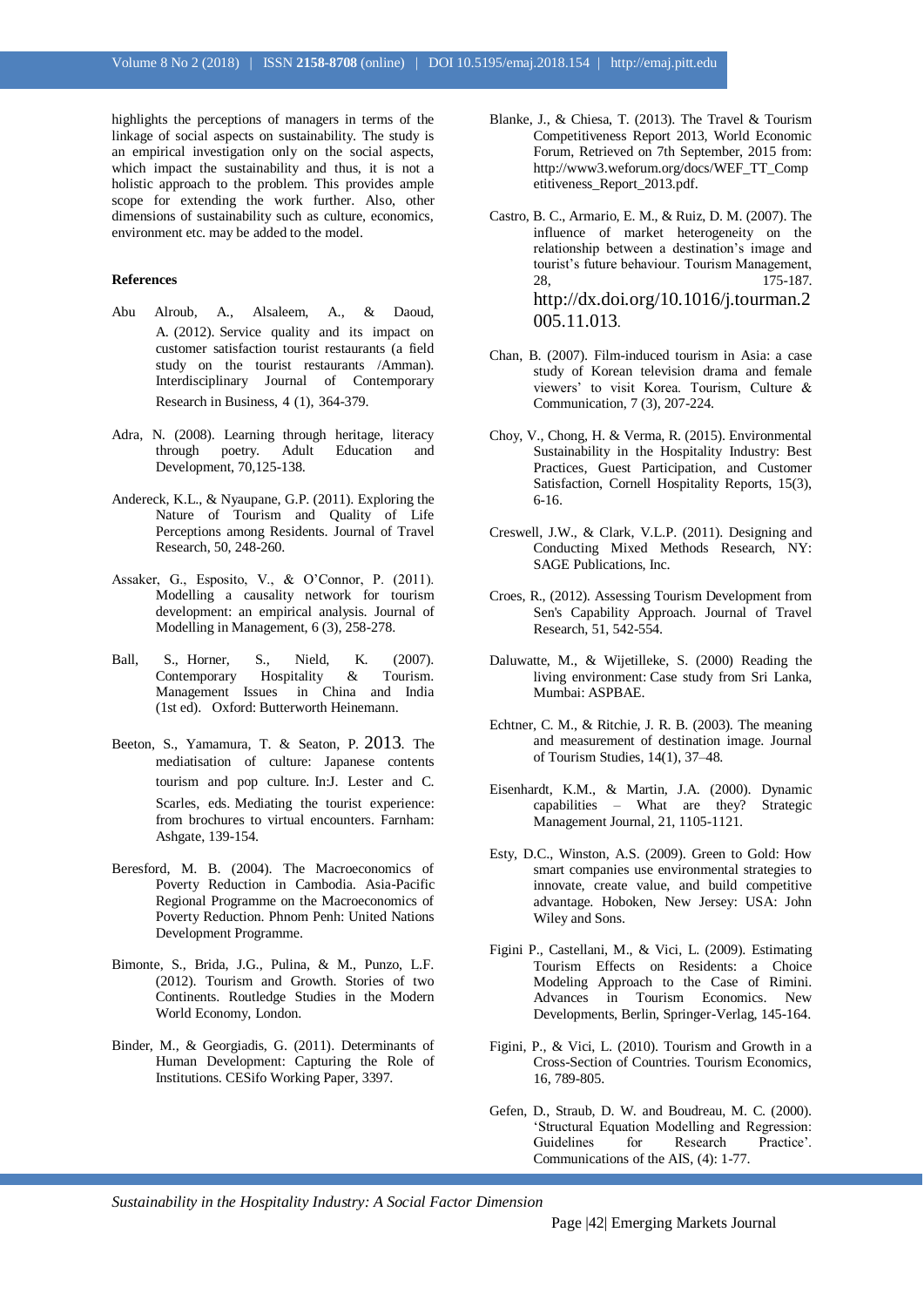- Gooroochurn, N., & Sugiyarto, G. (2004). Measuring competitiveness in the tourism and travel industry. Paper presented at International Conference on Tourism Modelling and Competitiveness, Cyprus.
- Govers, R., Go, F. M., & Kumar, K. (2007). Virtual destination image: A new measurement approach. Annals of Tourism Research, 34(4), 977–997.
- Grosspietsch, M. (2006). Perceived and projected images of Rwanda: Visitor and international tour operator perspectives. Tourism Management, 27(2), 225-234.
- Habisch, A., Jonker, J., Wegner, M., Schmidpeter, R. (Eds.). (2005). Corporate Social Responsibility Across Europe: Discovering National Perspectives of Corporate Citizenship. Berlin, Germany: Springer.
- Hach, S. (2001). Cambodia's Annual Economic Review. Phnom Penh: Cambodia Development Resources Institute.
- Henrich, J. (2011). A cultural species: How culture drove human evolution A multi-disciplinary framework for understanding culture, cognition and behaviour, Psychological science agenda, November issue.
- HSBC. (2014). Expat Explorer: Report 2014. HSBC.
- James, P., Magee, L., Andy, S., Steger, M. B. (2015). Urban Sustainability in Theory and Practice: Circles of Sustainability. London: Routledge.
- Karanja, N. (2014). Intellectual Capital Theory of Entrepreneurship. European Journal of Business Management, 2(1), 161-180.
- Kozlenkova, I. S., & Palmatier, R.W. (2014). Resource-Based Theory in Marketing, Journal of the Academy of Marketing Science, 42(1), 1-21.
- Krippendorf, J. (1987). The holiday markers: understanding the impact of leisure and travel. London, William Heinemann.
- Kusluvan, S., Kusluvan, Z., Ilhan, I., & Buyruk, L. (2010). The human dimension: A review of human resources management issues in the tourism and hospitality industry. Cornell Hospitality Quarterly, 51(2), 171-214.
- Lansing, P. & de Vries, P. (2007). Sustainable Tourism: Ethical Alternative or<br>Marketing Ploy? Journal of Business Ploy? Journal of Business Ethics, 72, 77-85.
- Lashley, C. (2015). Hospitality and hospitableness, Research in Hospitality Management, 2015, 5(1), 1-7.
- Leea, C. C., & Chang C. P. (2008). Tourism development and economic growth: A closer look at panels. Tourism Management, 29, 180- 192.
- Loi, D.H., & Sentosa, I. (2015). The Image of Vietnam as a Tourism Destination for Malaysian Tourists. International Journal of Business and Management, 10(1), 258-265.
- Manning, T. (1999). Indicators of tourism sustainability, Tourism Management, vol. 20, pp. 179-181.
- Marrocu, E., & Paci, R. (2011). They arrive with new information. Tourism flows and production efficiency in the European regions. Tourism Management, 32, 750-758.
- Mathieson, A., & Wall, G. (1982), Tourism: economic, physical, and social impacts. Longman: Harlow, UK.
- McCain, A. R. (2003). Measuring Inequality in Income Distribution. Accessed on 5th September 2015 from: http://williamking.www.drexel.edu/top/prin/txt/factors/ dist4.html
- Mowforth, M., & Munt , I. (2009). Tourism and Sustainability: Development, Globalisation and New Tourism in the Third World. Routledge.
- Nabi, R., Rogers, A., & Street, B.V. (2009). Hidden Literacies: ethnographic studies of literacy and numeracy practices in Pakistan. Uppingham: Uppingham Press.
- Nickerson, J. A., & Zenger, T.R. (2004). A Knowledge-Based Theory of the Firm-The Problem-Solving Perspective. Organization Science, 5(2), 1-16.
- Osman, Z., & Sentosa, I. (2013). Mediating effect of customer satisfaction on service quality and customer loyalty relationship in Malaysian rural tourism. International Journal of Economics and Management Studies, 2(1), 25-37.
- Ott., M., Baca, E., Cisnernos, J., & Bates, E. (2014). A competency-based approach to the master's degree preparation of higher education professionals, Journal of Case Studies in Accreditation and Assessment, 4, 1-19.
- Ouane, A., & Singh.M. (2009) Report of the workshop No. 21. ESD and lifelong learning 31 March – 2 April 2009, UNESCO World Conference on Education for Sustainable Development, Bonn, Germany.
- Paci, R., & Marrocu, E. (2013). Tourism and regional growth in Europe. Papers in Regional Science. doi:10.1111/pirs.12085.
- Rabbany, M.G., Afrin, S., Rahman, A., Islam, F. Hoque, F. (2013). American Journal of Environment, Energy and Power Research, 1(7), 117-130.